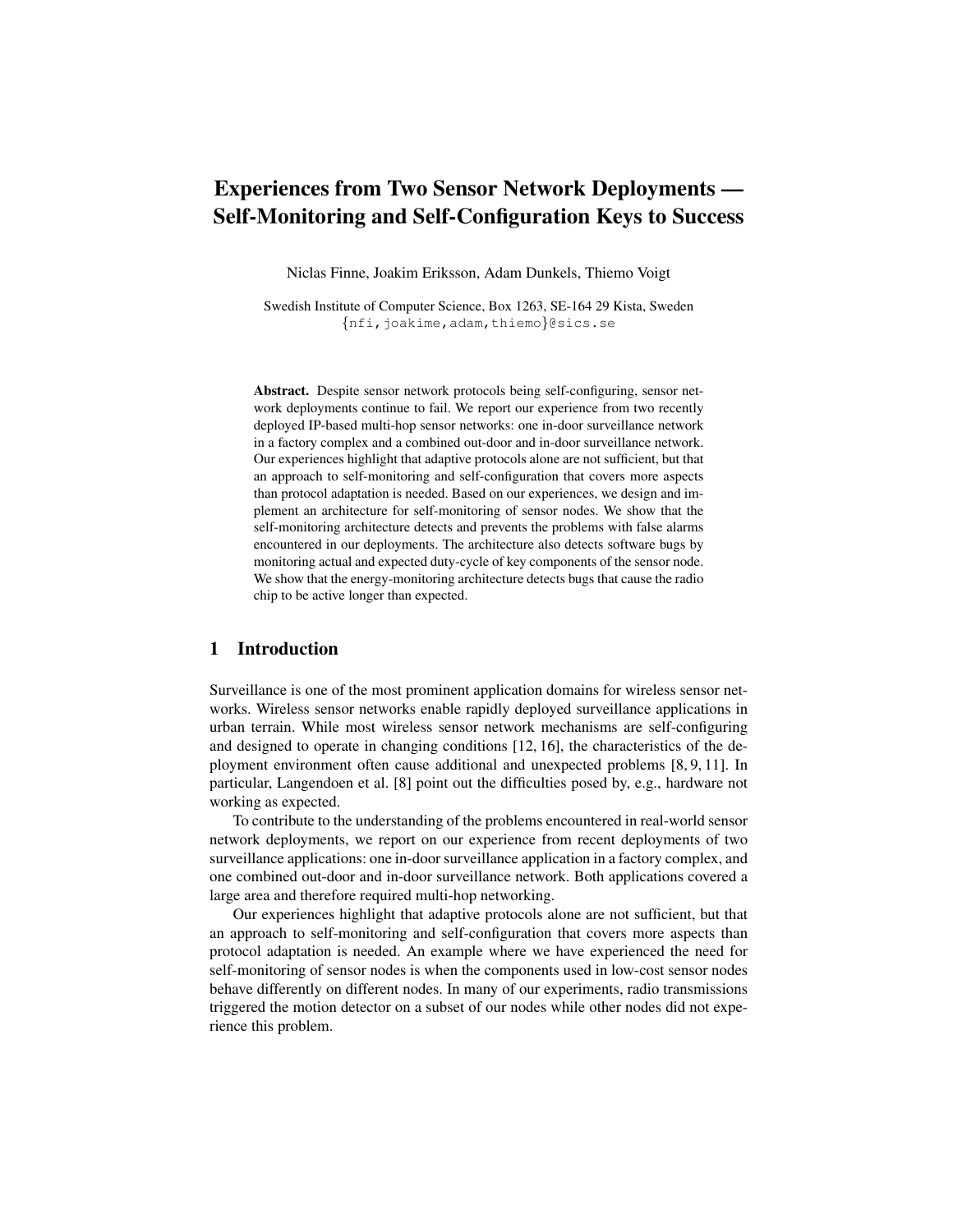#### 2 Niclas Finne, Joakim Eriksson, Adam Dunkels, Thiemo Voigt

Motivated by the observation that self-configuration and adaptation is not sufficient to circumvent unexpected hardware and software problems, we design and implement a self-monitoring architecture for detecting hardware and software problems. Our architecture consists of pairs of probes and activators where the activators start up an activity that is suspected to trigger problems and the probes measure if sensor components react to the activator's activity. Callback functions enable a node to self-configure its handling of a detected problem. We experimentally demonstrate that our approach solves the observed problem of packet transmissions triggering the motion detector.

To find software problems, we integrate Contiki's software-based on-line energy estimator [5] into the self-monitoring architecture. This allows us to detect problems such as the CPU not going into the correct low power mode, a problem previously encountered by Langendoen et al. [8]. With two examples we demonstrate the effectiveness of the self-monitoring architecture. Based on our deployment experiences, we believe this tool to be very valuable for both application developers and system developers.

The rest of the paper is structured as follows. The setup and measurements for the two deployments are described in Section 2. In Section 3 we present our experiences from the deployments, including unexpected behavior. Section 4 describes our architecture for self-monitoring while the following section evaluates it. Finally, we describe related work in Section 6 and our conclusions in Section 7.

### 2 Deployments

We have deployed two sensor network surveillance applications in two different environments. The first network was deployed indoors in a large factory complex setting with concrete floors and walls, and the second in a combined outdoor and indoor setting in an urban environment.

In both experiments, we used ESB sensor nodes [14] consisting of a MSP430 microprocessor with 2kB RAM, 60kB flash, a TR1001 868 MHz radio and several sensors. During the deployments, we used the ESB's motion detector (PIR) and vibration sensor.

We implemented the applications on top of the Contiki operating system [4] that features the uIP stack, the smallest RFC-compliant TCP/IP stack [3]. All communication uses UDP broadcast and header compression that reduces the UDP/IP header down to only six bytes: the full source IP address and UDP port, as well as a flag field that indicates whether or not the header is compressed.

We used three different types of messages: *Measurement messages* to send sensor data to the sink, *Path messages* to report forwarding paths to the sink, and *Alarm messages* that send alarms about detected activity.

We used two different protocols during the deployment. In the first experiment, we used a single-hop protocol where all nodes broadcast messages to the sink. In the second experiment, we used a multi-hop protocol where each node calculates the number of hops to the sink and transmits messages with a limit on hops to the sink. A node only forwards messages for nodes it has accepted to be relay node for. A message can take several paths to the sink and arrive multiple times. During the first deployment only a few nodes were configured to forward messages, but in the second deployment any node could configure itself to act as relay node.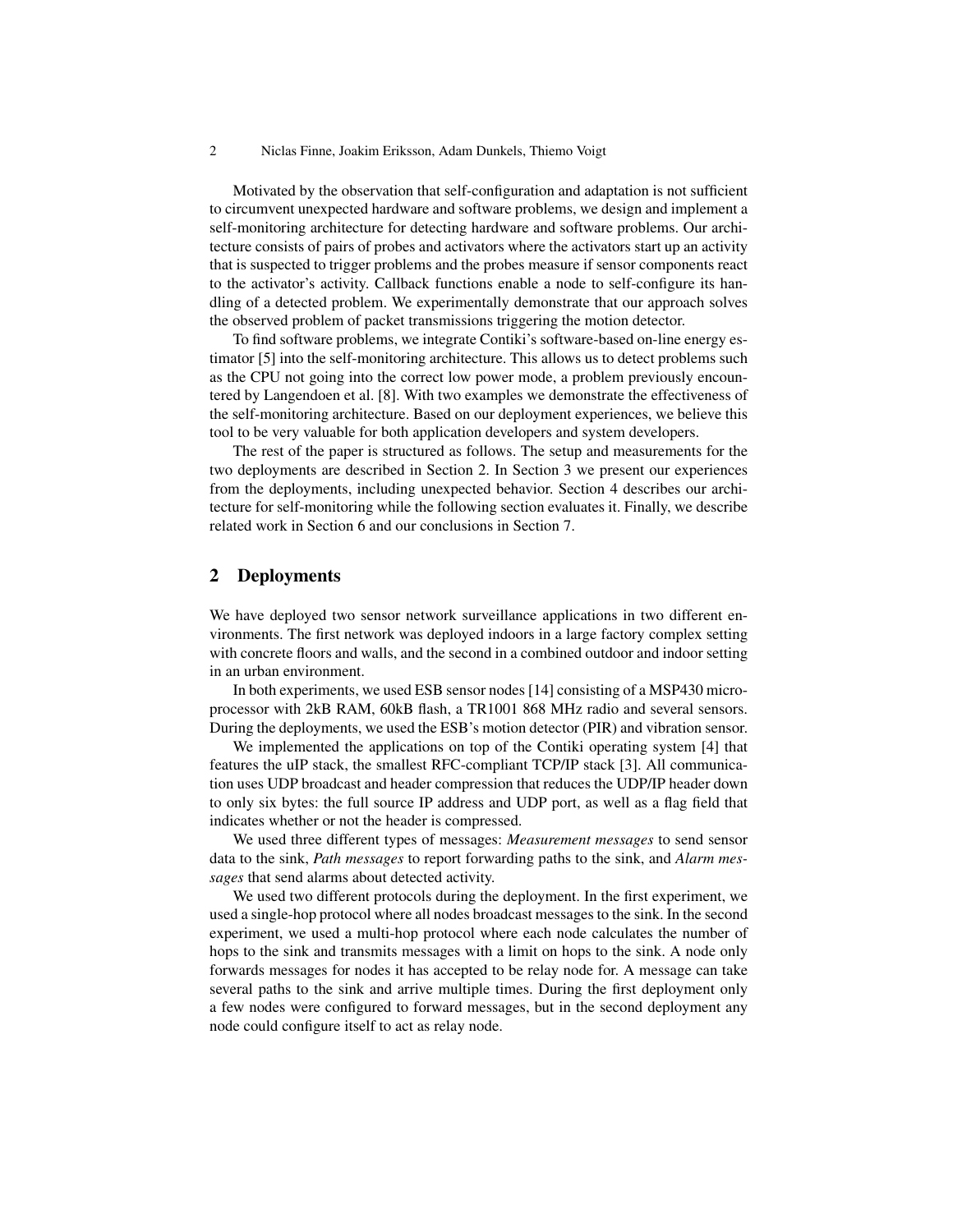After a sensor has triggered an alarm, an alarm message is sent towards the sink. Alarm messages are retransmitted up to three times unless the node hears an explicit acknowledgment message or overhears that another node forwards the message further. Only the latest alarm from each node is forwarded.

### 2.1 First Deployment: Factory Complex

The first deployment of the surveillance sensor network was performed in a factory complex. The main building was about 250 meters times 25 meters in size and three floors high. Both floors and most walls were made of concrete but there were sections with office-like rooms that were separated by wooden walls. Between the bottom floor and first floor there was a smaller half-height floor. The largest distance between the sink and the most distant nodes was slightly less than 100 meters.

The sensor network we deployed consisted of 25 ESB nodes running a surveillance application. All nodes were either forwarding messages to the sink or monitored their environment using the PIR sensor and the vibration detector. We made several experiments ranging from a single hop network for measuring communication quality to a multi-hop surveillance network.

Single-Hop Network Experiment We made the first experiment to understand the limitations of communication range and quality in the building. All nodes communicated directly with the sink and sent measurement packets at regular intervals.

| Node           | Distance |                | Walls Received | Sent       | Sent     | Reception ratio Signal strength |           |      |
|----------------|----------|----------------|----------------|------------|----------|---------------------------------|-----------|------|
|                | (meter)  |                |                | (expected) | (actual) | (percent)                       | (avg,max) |      |
| $\overline{2}$ | 65       | 1 <sup>C</sup> | 92             | 621        | 639      | 15%                             | 1829      | 2104 |
| 3              | 21       | W              | 329            | 587        | 588      | 56%                             | 1940      | 2314 |
| 4              | 55       | 1 <sup>C</sup> | 72             | 501        | 517      | 14%                             | 1774      | 1979 |
| 5              | 33       | 2W             | 114            | 611        | 613      | 19%                             | 1758      | 1969 |
| 6              | 18       | W              | 212            | 580        | 590      | 37%                             | 1866      | 2230 |
| 7              | 26       | 2W             | 347            | 587        | 588      | 59%                             | 2102      | 2568 |
| 8              | 15       | w              | 419            | 584        | 585      | 71%                             | 2131      | 2643 |
| 9              | 25       | W              | 194            | 575        | 599      | 34%                             | 1868      | 2218 |
| 10             | 23       | 2W             | 219            | 597        | 599      | 37%                             | 1815      | 2106 |
| 11             | 17       | W              | 331            | 591        | 593      |                                 | 56% 2102  | 2582 |
| 50             | 27       | 2 W            | 230            | 587        | 594      | 39%                             | 1945      | 2334 |

Table 1. Communication related measurements for the first experiment.

Table 1 shows the results of the measurements. The columns from left are node id, distance from the sink in meters, number of concrete and wooden walls between node and the sink, number of messages received at the sink from the node, number of messages sent by the node (calculated on sequence number), actual number of messages sent (read from a log stored in each node), percentage of successfully delivered messages, and signal strength measured at the sink. Table 1 shows that as expected the ratio of received messages decreases with increasing distance from the sink. As full sensor coverage of the factory was not possible using a single-hop network, we performed the other experiments with multi-hop networks.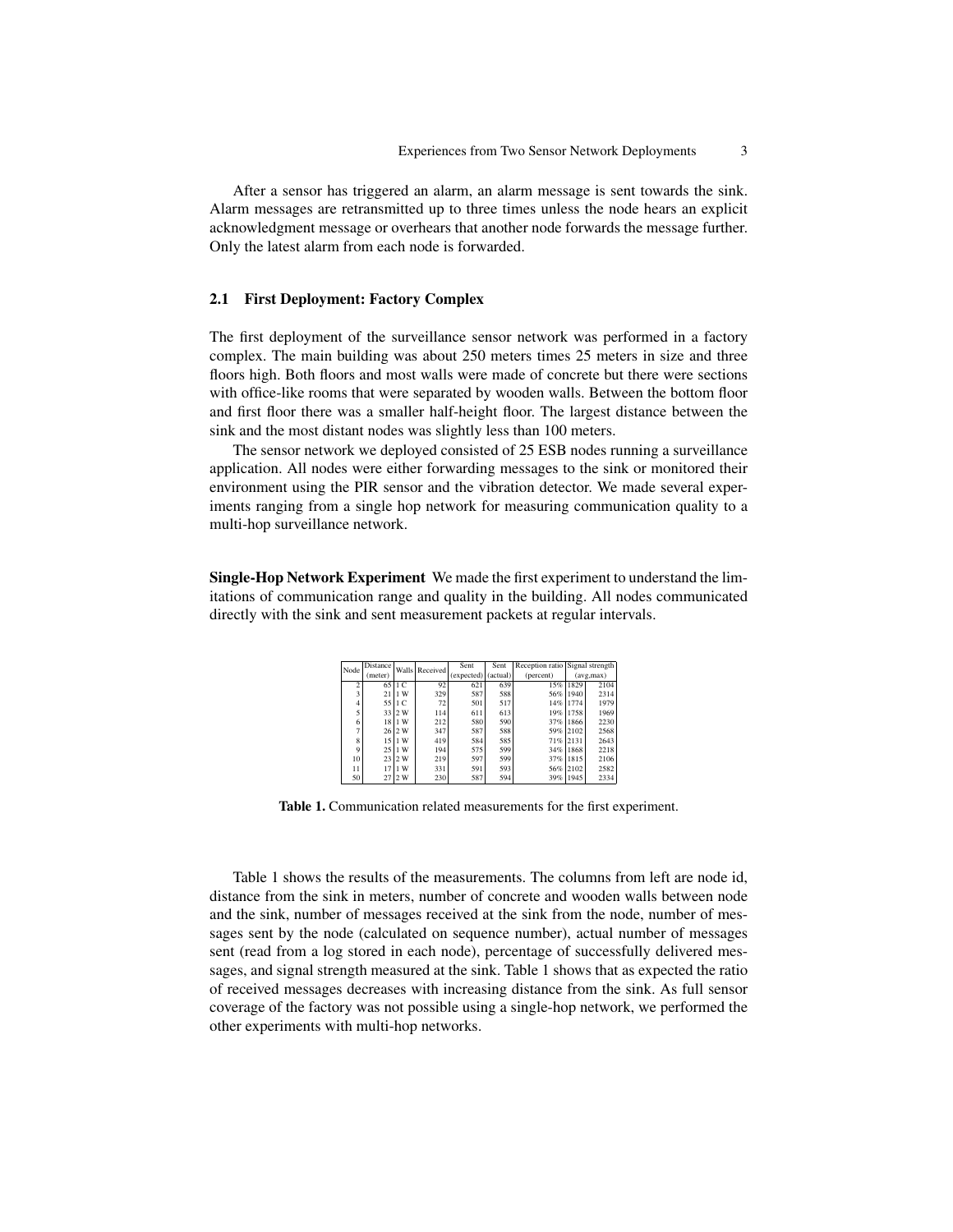4 Niclas Finne, Joakim Eriksson, Adam Dunkels, Thiemo Voigt

Multi-Hop Network Experiments After performing some experiments to understand the performance of a multi-hop sensor network with respect to communication and surveillance coverage, we performed the final experiment in the first deployment during a MOUT (Military Operation on Urban Terrain) exercise with 15-20 soldiers moving up and down the stairs and running in the office complex at the top level of the building.



Fig. 1. Screenshot from the final experiment in the factory deployment illustrating placement of the sensor nodes during the surveillance and the paths used to transfer messages. All levels of the factory are shown with the top level at the top of the screenshot and the basement at the bottom. The office complex is on the right side at the top level in the figure.

Node 110 (see Figure 1) was the most heavily loaded forwarding node in the network. It had a direct connection to the sink and forwarded 10270 messages from other nodes during the three hour long experiment. During the experiment the sink received 604 alarms generated by node 110. 27 percent of these alarms were received several times due to retransmissions. Node 8 had seven paths to the sink, one direct connection with the sink, and six paths via different forwarding nodes. The sink received 1270 unique alarms from node 8 and 957 duplicates. Most of the other nodes' messages multi-hopped over a few alternative paths to the sink, with similar or smaller delays than those from node 110 and 8. This indicates that the network was reliable and that most of the alarms got to the server; in many cases via several paths. With the 25 sensor nodes we achieved coverage of the most important passages of the factory complex, namely doors, stairs, and corridors.

### 2.2 Second Deployment: Combined in-door and out-door urban terrain

The second deployment was made in an artificial town built for MOUT exercises. It consisted of a main street and a crossing with several wooden buildings on both sides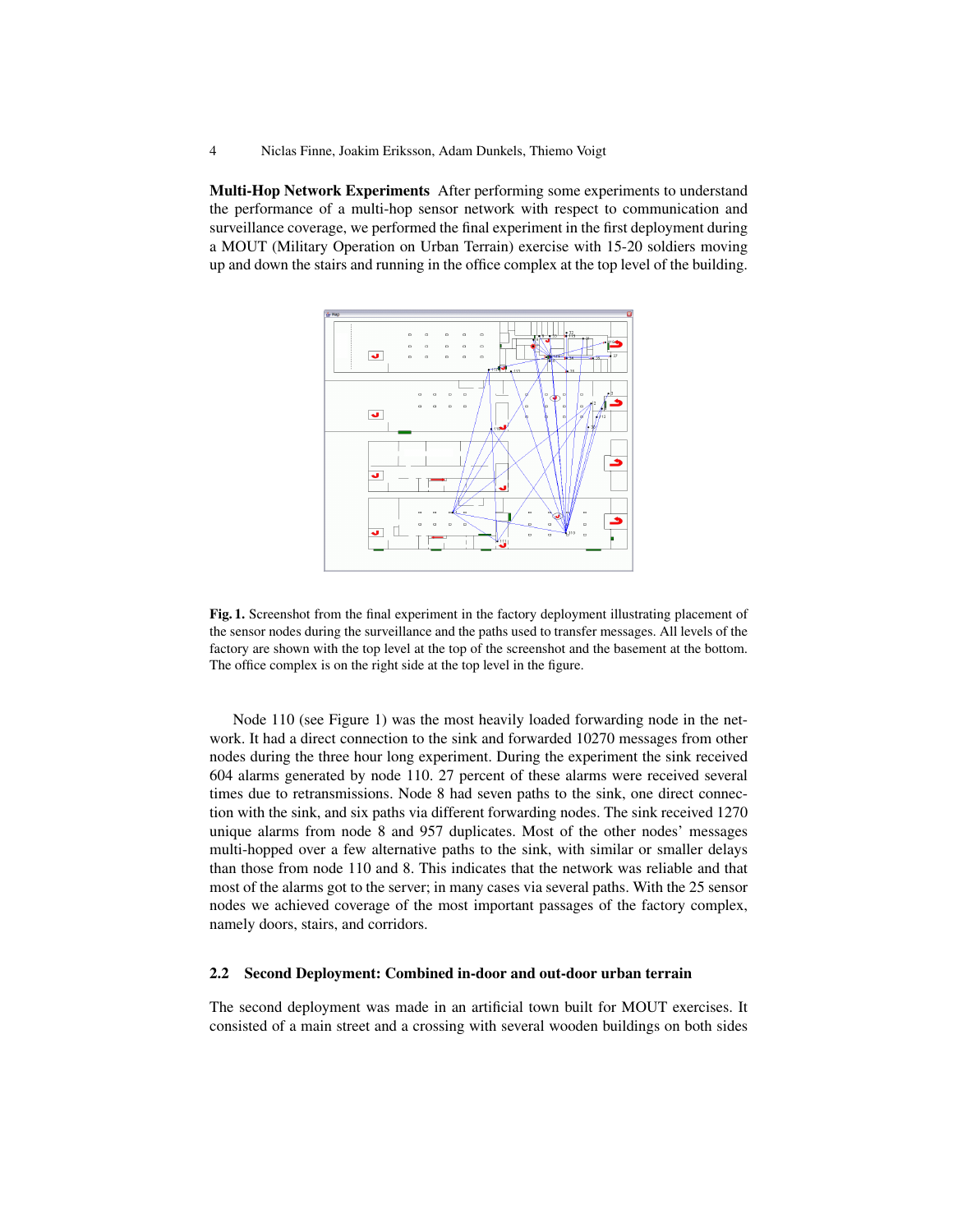of the streets. At the end of the main street there were some concrete buildings. The distance between the sink and the nodes at the edge of the network was about 200 meters, making the network more than twice as long as in the first deployment.

The surveillance system was improved in two important ways. First, the network was more self-configuring in that there was no need for manually configuring which role each node should have (relay node or sensor node). Each node configured itself for relaying if the connectivity to sink was above a threshold. Second, alarm messages also included path information so that information of the current configuration of the network was constantly updated as messages arrived to the sink. Even with the added path information in the alarm messages, the response times for alarms in the network were similar to the response times in the first deployment despite that the distant nodes were three or four hops away from the sink rather than two or three. Using 25 nodes we achieved fairly good sensor coverage of the most important areas.

### 3 Deployment Experiences

When we deployed the sensor network application we did not know what to expect in terms of deployment speed, communication quality, applicability of sensors, etc. Both deployments were made in locations that were new to us. This section reports on the various experiences we made during the deployments.

Network Configuration During the first deployment the configuration needed to make a node act as a relay node was done manually. This made it very important to plan the network carefully and make measurements on connectivity at different locations in order to get an adequate number of forwarding nodes. This was one of the largest problems with the first deployment. During the second deployment the network's selfconfiguration capabilities made deployment a faster and easier task.

The importance of self-configuration of the network routing turned out to be higher than we expected since we suddenly needed to move together with the sink to a safer location during the second deployment, where we did not risk being fired at. This happened while the network was deployed and active.

Unforeseen Hardware Problems During radio transmissions a few of the sensor nodes triggered sensor readings which cause unwanted false alarms. Since we detected and understood this during the first deployment, we rewrote the application to turn off sensing on the nodes that had this behavior. Our long term solution is described in the next section.

Parameter Configuration In the implementation of the communication protocols and surveillance application there are a number of parameters with static values set during early testing with small networks. Many of these parameters need to be optimized for better application performance. Due to differences in the environment, this optimization can only partly be done before deployment. Examples of such parameters are retransmission timers, alarm triggering delays, radio transmission power level, and time before refreshing a communication link.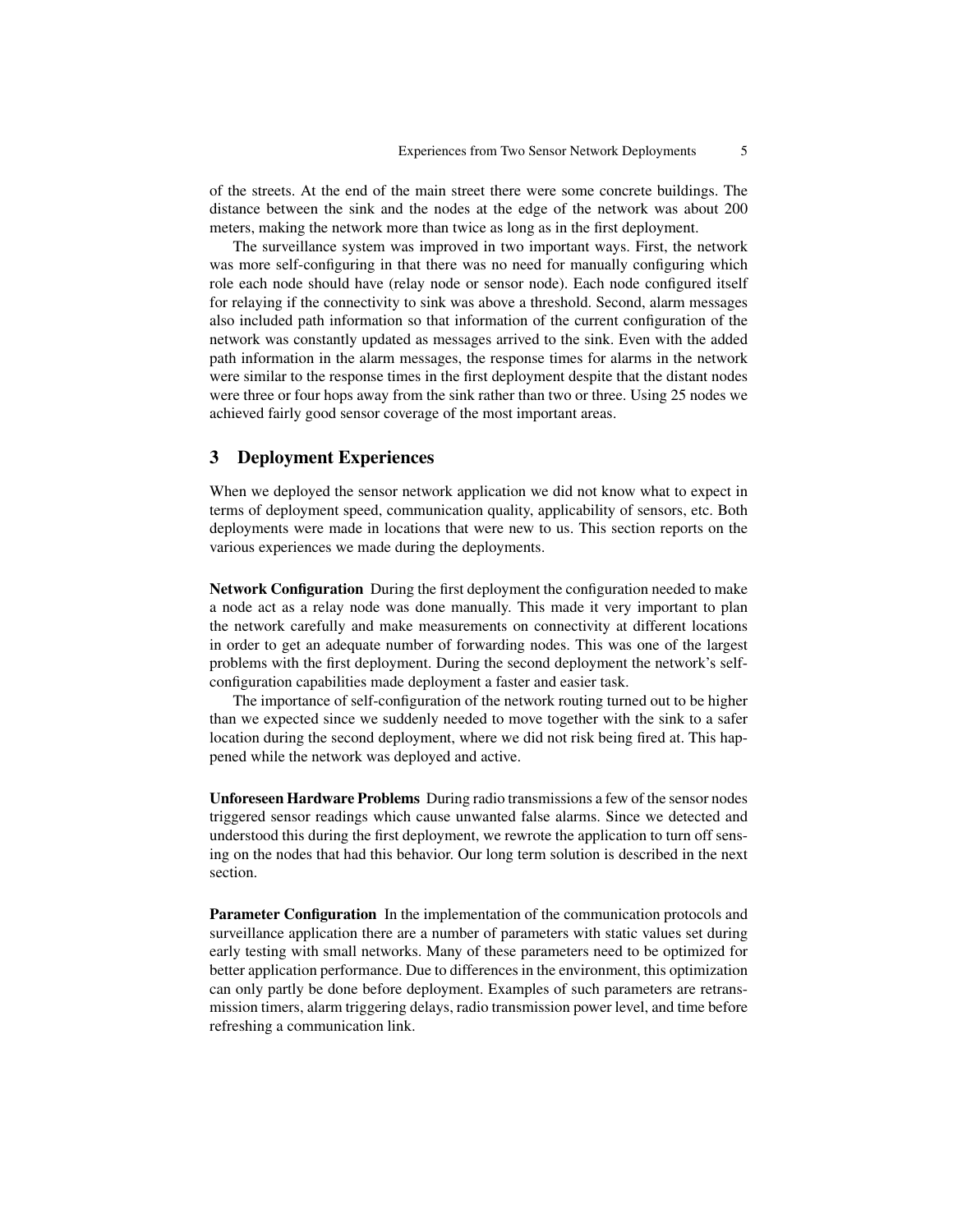Ground Truth It is important for understanding the performance of a sensor network deployment to compare the sensed data to ground truth. In our deployments, we did not have an explicit installation of a parallel monitoring system to obtain ground truth, but in both deployments we received a limited amount of parallel feedback.

During the first deployment, the sensor networks alerted us of movements in various parts of the factory but since we did not have any information about the soldiers' current locations it was difficult to estimate the time between detection by the sensor nodes and the alarm at the sink. Sometimes the soldiers threw grenades powerful enough to trigger the vibration sensors on the nodes. This way, we could estimate the time between the grenade explosions and the arrival of the vibration alarm at the sink. During the second deployment we received a real time feed from a wireless camera and used it to compare the soldiers' path with the alarms from the sensor network.

Radio Transmission During the first deployment we placed forwarding nodes in places where we expected good radio signal strength (less walls, and floors). We expected the most used path to the sink via forwarding nodes in the stairwells. However, most messages took a path straight through two concrete floors via a node placed at the ground floor below the office rooms where the sensors were deployed.

Instant Feedback One important feature of the application during deployment was that when started, a node visualized its connection. When it connected, the node beeped and flashed all its leds before being silent. Without this feature we would have been calling the person at the sink all the time just to see if the node had connected to the network. This way, we could also estimate a node's link quality. The longer time for the node to connect to the network, the worse it was connected. We usually moved nodes that required more than 5 - 10 seconds to connect to a position with better connectivity.

# 4 A Self-Monitoring Architecture for Detecting Hardware and Software Problems

To ensure automatic detection of the nodes that have hardware problems, we design a self-monitoring architecture that probes potential hardware problems. Our experiences show that the nodes can be categorized into two types: those with a hardware problem and those without. The self-probing mechanism could therefore possibly be run at startup, during deployment, or even prior to deployment.

#### 4.1 Hardware Self-Test

Detection of hardware problems is done using a self-test at node start-up. The goal of the self-test is to make it possible to detect if a node has any hardware problems.

The self-test architecture consists of pairs of probes and activators. The activators start up an activity that is suspected to trigger problems and the probes measure if sensors or hardware components react to the activator's activity. An example of a probe/activator pair is measuring PIR interrupts when sending radio traffic. The API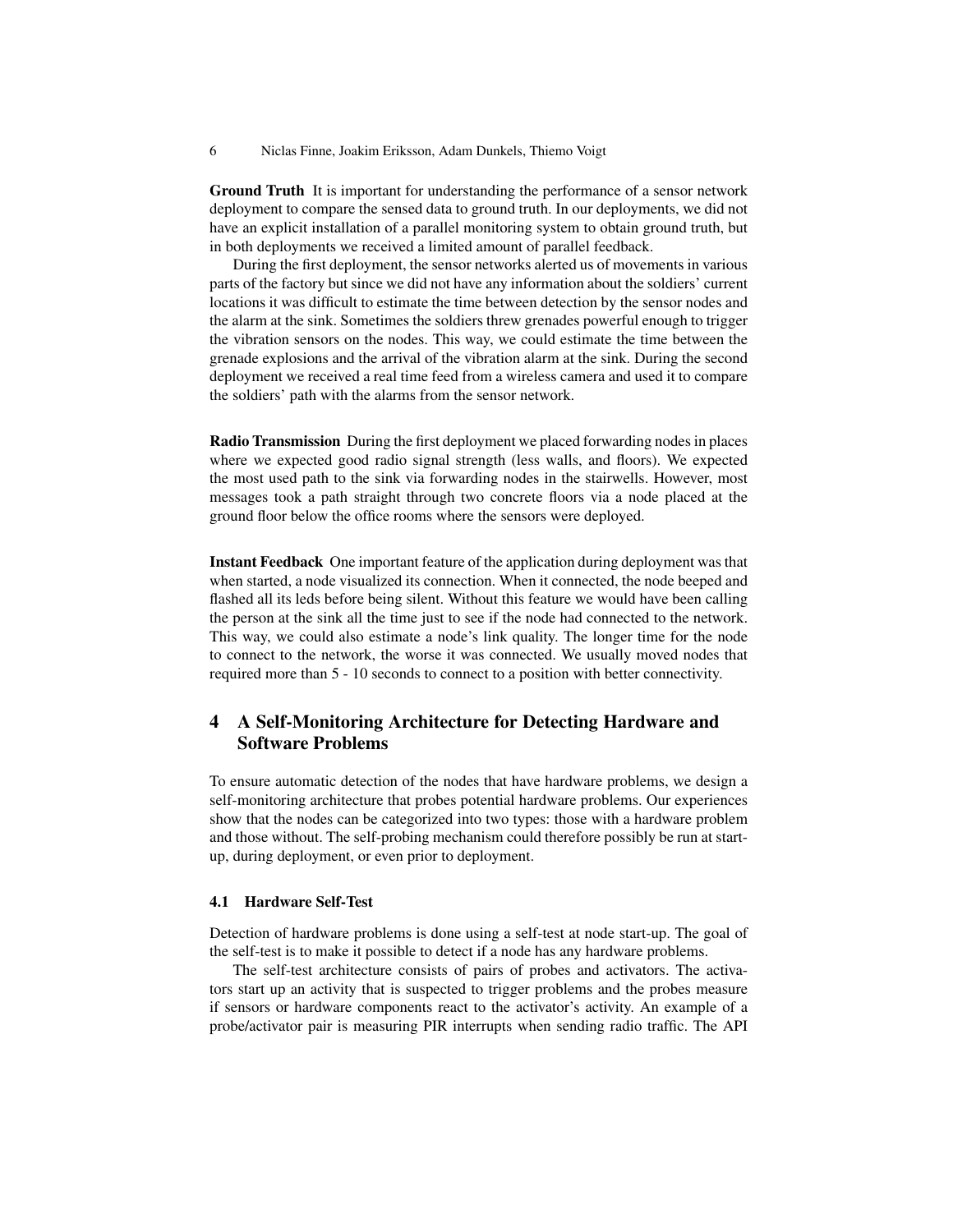

Fig. 2. Architecture for performing self-monitoring of both hardware and software. Self-tests of hardware are performed at startup or while running the sensor network application. Monitoring of the running software is done continuously using the built-in energy estimator in Contiki.

for the callbacks from the self tester for probing for problems, executing activators and handling the results are shown in Figure 3.

```
int probe();
void execute activator();
void report(int activator, int probe, int percentage);
```
#### Fig. 3. The hardware self-test API.

With a few defined probes and activators, it is possible to call a self-test function that will run all probe/activator pairs. If a probe returns anything else than zero, this is an indication that a sensor or hardware component has reacted to the activity caused by the activator. The code in Figure 4 shows the basic algorithm for the self-test. The code assumes that the activator takes the time it needs for triggering potential problems, and the probes just read the data from the activators. This causes the self-test to monopolize the CPU, so the application can only call it when there is time for a self-test.

The self-test mechanism can either be built-in into the OS or a part of the application code. For the experiments we implement a self-test component in Contiki on the ESB platform.

A component on a node can break during the network's execution (we experienced complete breakdown of a node due to severe physical damage). In such case the initial self-test will not automatically detect the failure. Most sensor network applications have moments of low action, and in these cases it is possible to re-run the tests or parts of the tests to ensure that no new hardware errors have occurred.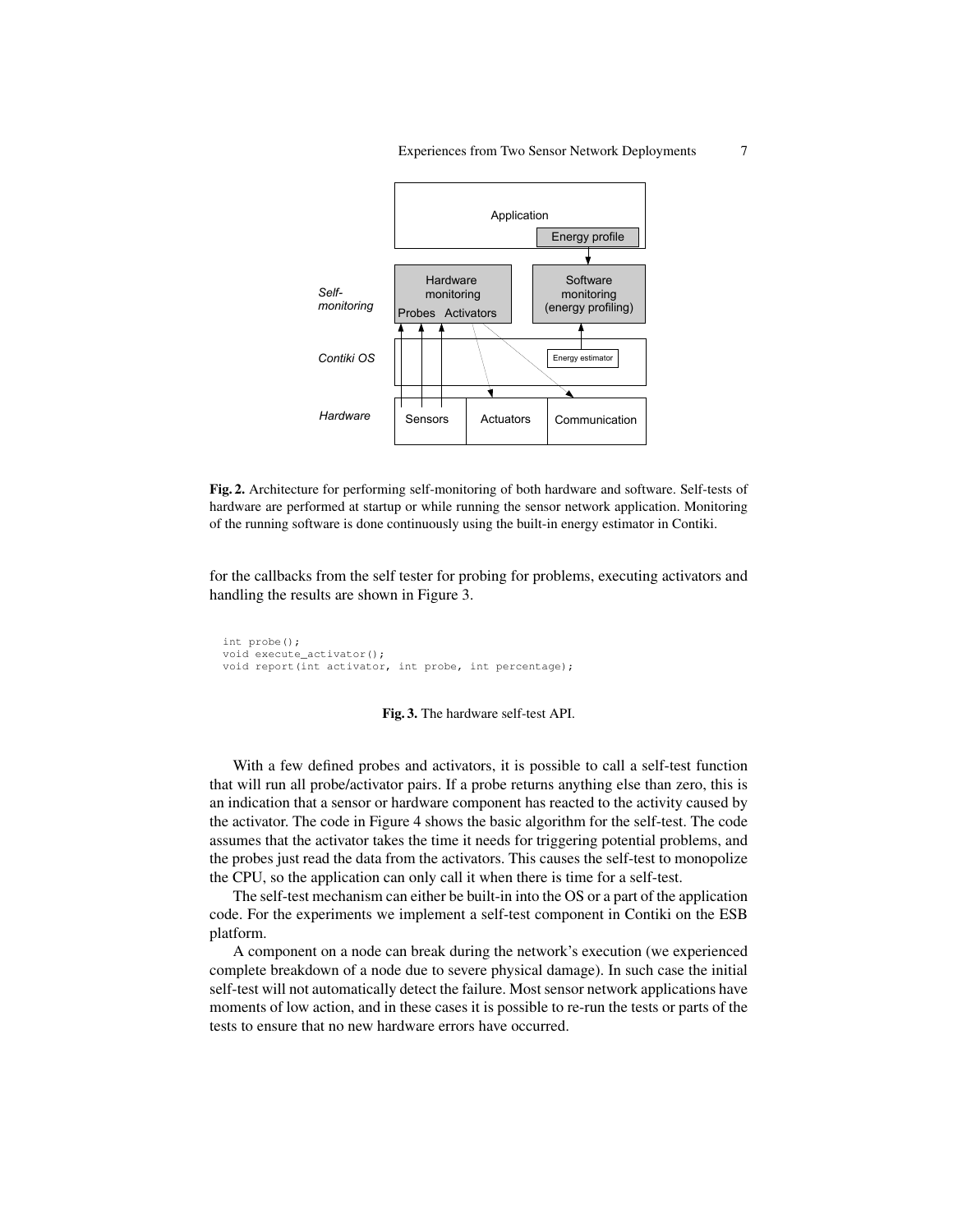#### 8 Niclas Finne, Joakim Eriksson, Adam Dunkels, Thiemo Voigt

```
/* Do a self-test for each activator */
for(i = 0; i < activator_count; i++) {
  /* Clear the probes before running the activator */for (p = 0; p < p probe_count; p++) {
   probe[p]->probe();
   probe_data[p] = 0;
  }
  for(t = 0; t < TEST_COUNT; t++) {
   /* run the activator and probe all the probes */activator[i]->execute_activator();
   for(p = 0; p < probe_count; p++)
     probe_data[p] += probe[p]->probe() ? 1 : 0;
  }
  /* send a report on the results for this activator-probe pair */for(p = 0; p < probe_count; p++)
   report(i, p, (100 * probe_data[p]) / TEST_COUNT);
}
```
Fig. 4. Basic self-test algorithm expressed in C-code.

#### 4.2 Software Self-Monitoring

Monitoring the hardware for failure is taking care of some of the potential problem in a sensor network node. Some bugs in the software can also cause unexpected problems, such as the inability to put the CPU into low power mode [8]. This can be monitored using Contiki's energy estimator [5] combined with energy profiles described by the application developer.

```
ENERGY_PROFILE(60 * CLOCK_SECOND, /* Check profile every 60 seconds */
                 energy_profile_warning, /* Call this function if mismatch */
                 EP(CPU, 0, 20), /* CPU 0%-20% duty cycle */
EP(TRANSMIT, 0, 20), /* Transmit 0%-20% duty cycle */
                EP(LISTEN, 0, 10)); /* Listen 0 %-10% duty cycle */
```
Fig. 5. An energy profile for an application with a maximum CPU duty cycle of 20 percent and a listen duty cycle between 0 and 10 percent. The profile is checked every 60 seconds. Each time the system deviates from the profile, a call to the function *energy profile warning* is made.

### 4.3 Self-Configuration

Based on the information collected from the hardware and software monitoring the application and the operating system can re-configure to adapt to problems. In the case of the surveillance application described above the application can turn off the PIR sensor during radio transmissions if a PIR hardware problem is detected.

### 5 Evaluation

We evaluate the self-monitoring architecture by performing controlled experiments with nodes that have hardware defects and nodes without defects. We also introduce arti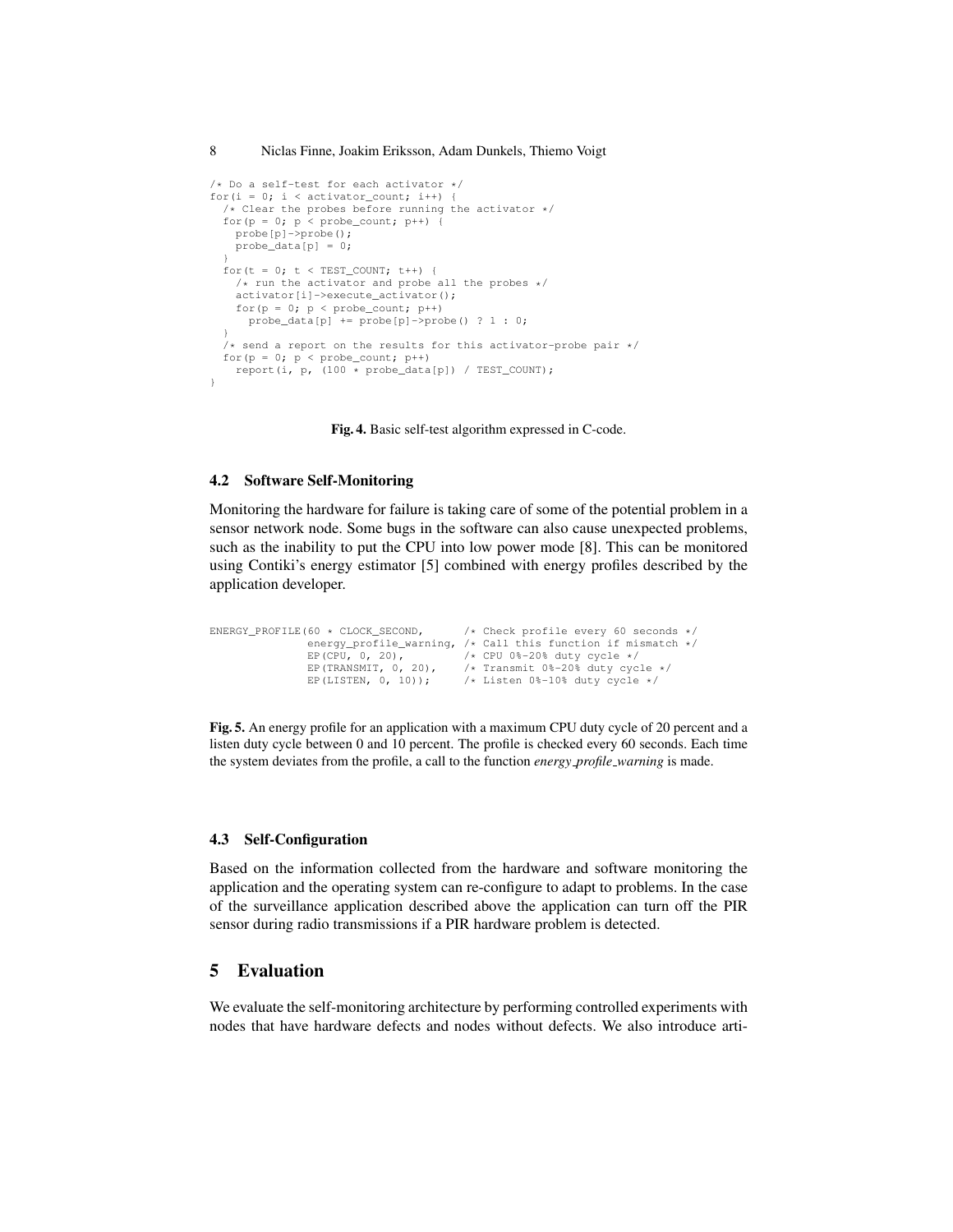ficial bugs into our software that demonstrate the effectiveness of our software selfmonitoring approach.

#### 5.1 Detection of Hardware Problems

For the evaluation of the hardware self-testing we use one probe measuring PIR interrupts, and activators for sending data over radio, sending over RS232, blinking leds and beeping the beeper. The probes and activators are used to run the tests on ten ESB nodes of which two are having the hardware problems.

A complete but simplified set of probes, activators and report functions is shown in Figure 6. In this case, the results are only printed instead of used for deciding how the specific node should be configured.

```
/* A basic PIR sensor probe */
static int probe_pir(void) {
  static unsigned int lastpir;
  unsigned int value = lastpir;
  lastpir = (unsigned int) pir_sensor.value(0);
 return lastpir - value;
}
/* A basic activator for sending data over radio */
static void activator_send(void) {
  /* send packet */rimebuf_copyfrom(PACKET_DATA, sizeof(PACKET_DATA));
 abc_send(&abc);
}
/* Print out the report */
static void report(int activator, int probe, int trigged_percent) {
 printf("Activator %u Probe %u: %u%%\n", activator, probe, trigged_percent);
}
```
Fig. 6. A complete set of callback functions for a self test of radio triggered PIR sensor.

As experienced in our two deployments, the PIR sensor triggers when transmitting data over the radio during the tests on a problem node. On other nodes the PIR sensors remain untriggered. Designing efficient activators and probes is important for the selfmonitoring system. Figure 7 illustrates the variations in detection ratio when varying the number of transmitted packets and packet sizes during execution of the activator. Based on these results a good activator for the radio seems to be sending three 50 bytes packets.

#### 5.2 Detection of Software and Configuration Problems

Some of the problems encountered during development and deployment of sensor network software are related to minor software bugs and misconfigurations that decrease the lifetime of the network [8]. Bugs such as missing to power down a sensor or the radio chip when going into sleep mode, or a missed frequency divisor and therefore higher sample rate in an interrupt driven A/D based sensor can decrease the network's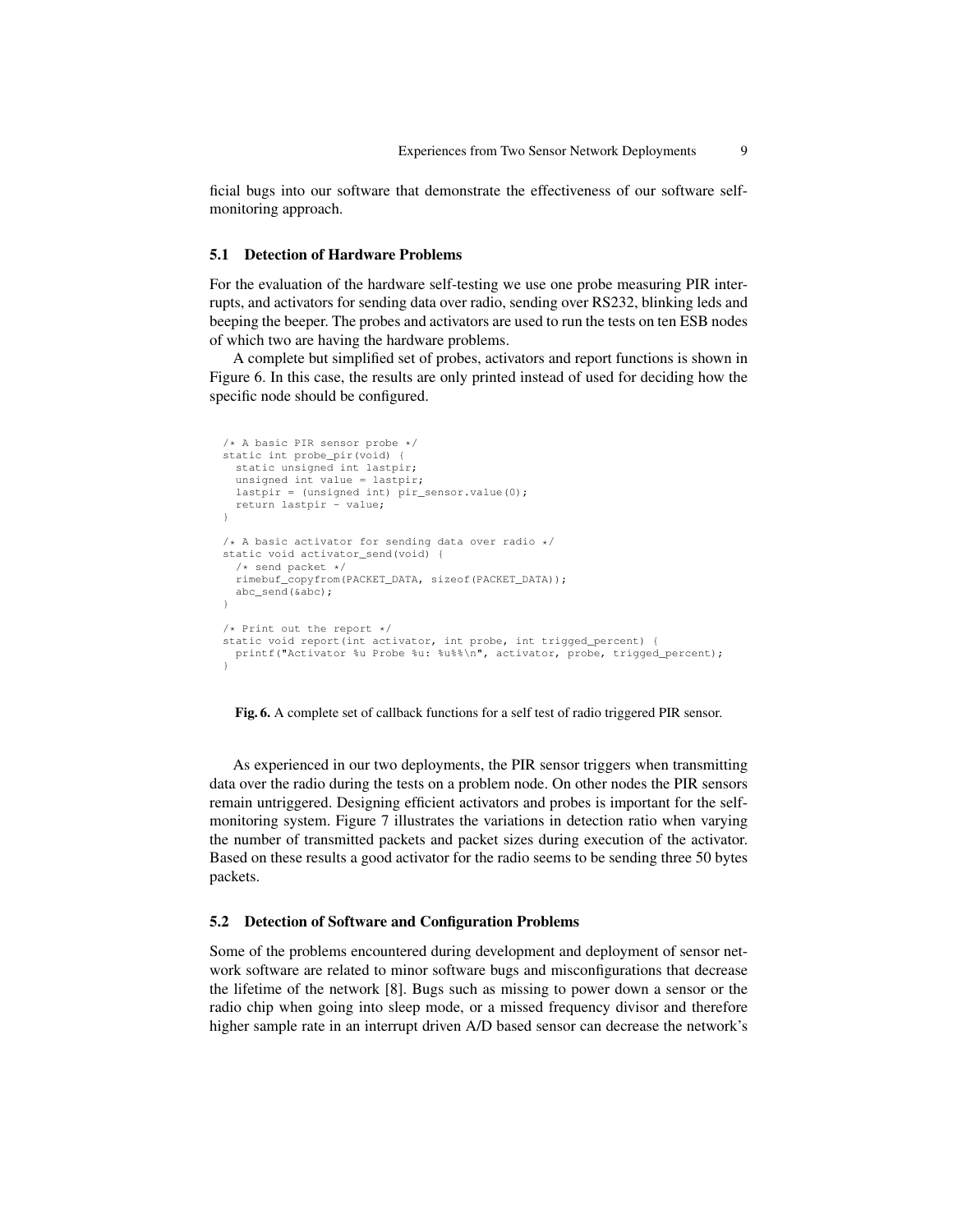

Fig. 7. Results of varying the activator for sending radio packets on a problem node. Sending only one packet does not trigger the PIR probe, while sending three packets with a packet size larger than 50 bytes always triggers the problem. On a good node no PIR triggerings occur.

expected lifetime. We explicitly create two software problems causing this type of behavior.

The first problem consists of failing to turn off the radio in some situations. Figure 8 shows the duty cycle of the radio for an application that periodically sends data. XMAC [1] is used as MAC protocol to save energy. XMAC periodically turns on the radio to listen for transmissions and when sending it sends several packet preambles to wake up listeners. Using the profile from Figure 5 a warning is issued when the radio listen duty cycle drastically increases due to the software problem being triggered.

In the second problem the sound sensor is misconfigured causing the A/D converter to run at twice the desired sample rate. The node then consumes almost 50% more CPU time than normal. This misbehavior is also detected by the software self-monitoring component.

### 6 Related Work

During recent years several wireless sensor networks have been deployed the most prominent being probably the one on Great Duck Island [9]. Other efforts include glacier [11] and water quality monitoring [2]. For an overview on wireless sensor network deployments, see Römer and Mattern [13].

Despite efforts to increase adaptiveness and self-configuration in wireless sensor networks [10, 12, 16], sensor network deployments still encounter severe problems: Werner-Allen et al. have deployed a sensor network to monitor a volcano in South America [15]. They encountered several bugs in TinyOS after the deployment. For example, one bug caused a three day outage of the entire network, other bugs made nodes lose time synchronization. We have already mentioned the project by Langendoen that encountered severe problems [8]. Further examples include a surveillance application called "A line in the sand" [6] where some nodes would detect false events exhausting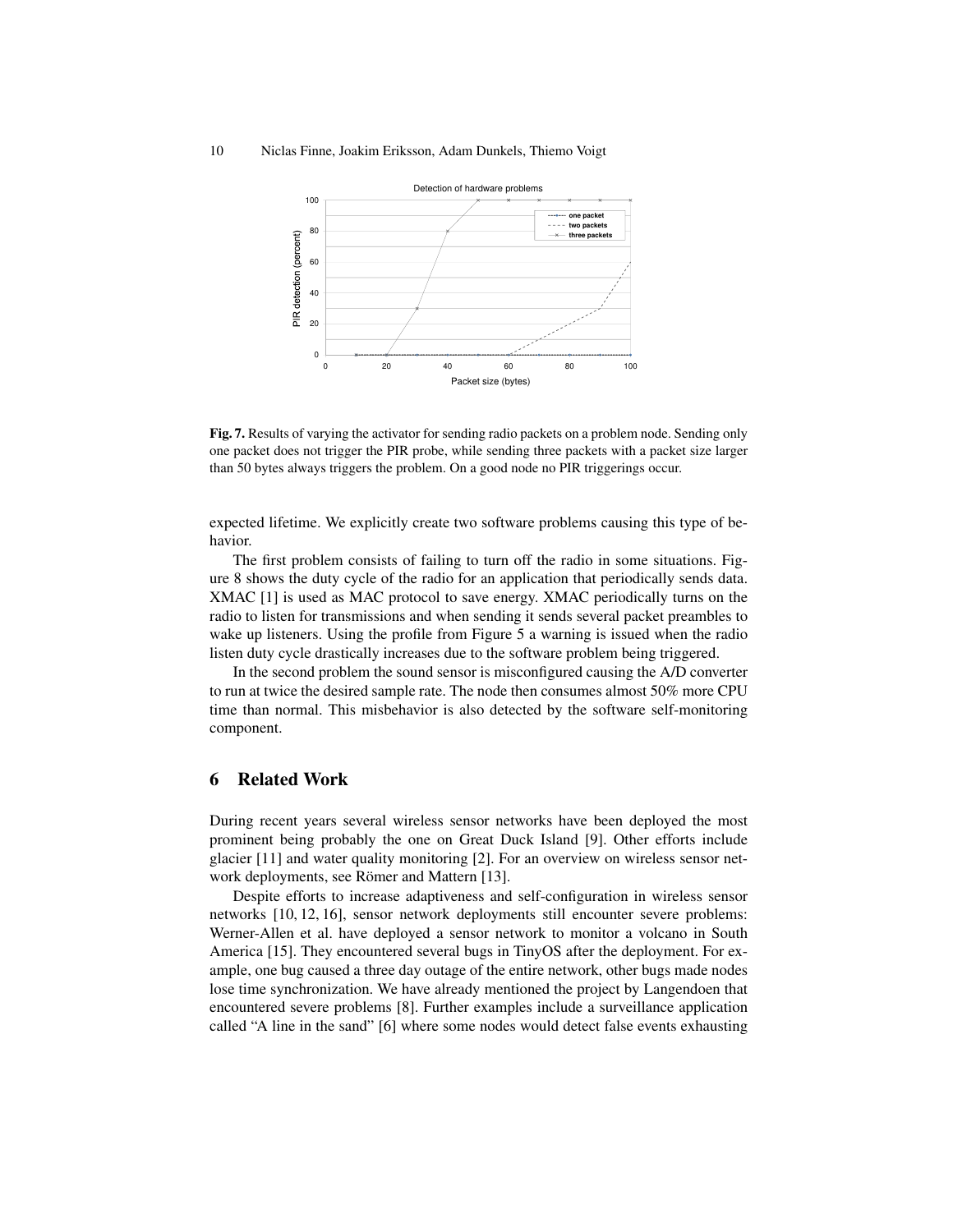

Profiling of transmit and listen duty cycle (xmac)

Fig. 8. Duty-cycle for listen and transmit. The left part shows the application's normal behavior with a low duty cycle on both listen and transmit. The right part shows the behavior after triggering a bug that causes the radio chip to remain active. The dashed line shows the listen duty cycle estimated using the same mechanism as the energy profiler but sampled more often. The next time the energy profile is checked the deviation is detected and a warning issued.

their batteries early and Lakshman et al.'s network that included nodes with a hardware problem that caused highly spatially correlated failures [7]. Our work has revealed additional insights such as a subset of nodes having a specific hardware problem where packet transmissions triggered the motion detector.

# 7 Conclusions

In this paper we have reported results and experiences from two sensor network surveillance deployments. Based on our experiences we have designed, implemented and evaluated an architecture for detecting both hardware and software problems. The evaluation demonstrates that our architecture detects and handles hardware problems we experienced and software problems experienced during deployments of other researchers.

### Acknowledgments

This work was funded by the Swedish Defence Materiel Administration and the Swedish Agency for Innovation Systems, VINNOVA.

# References

1. Michael Buettner, Gary V. Yee, Eric Anderson, and Richard Han. X-mac: a short preamble mac protocol for duty-cycled wireless sensor networks. In *ACM SenSys*, November 2006.